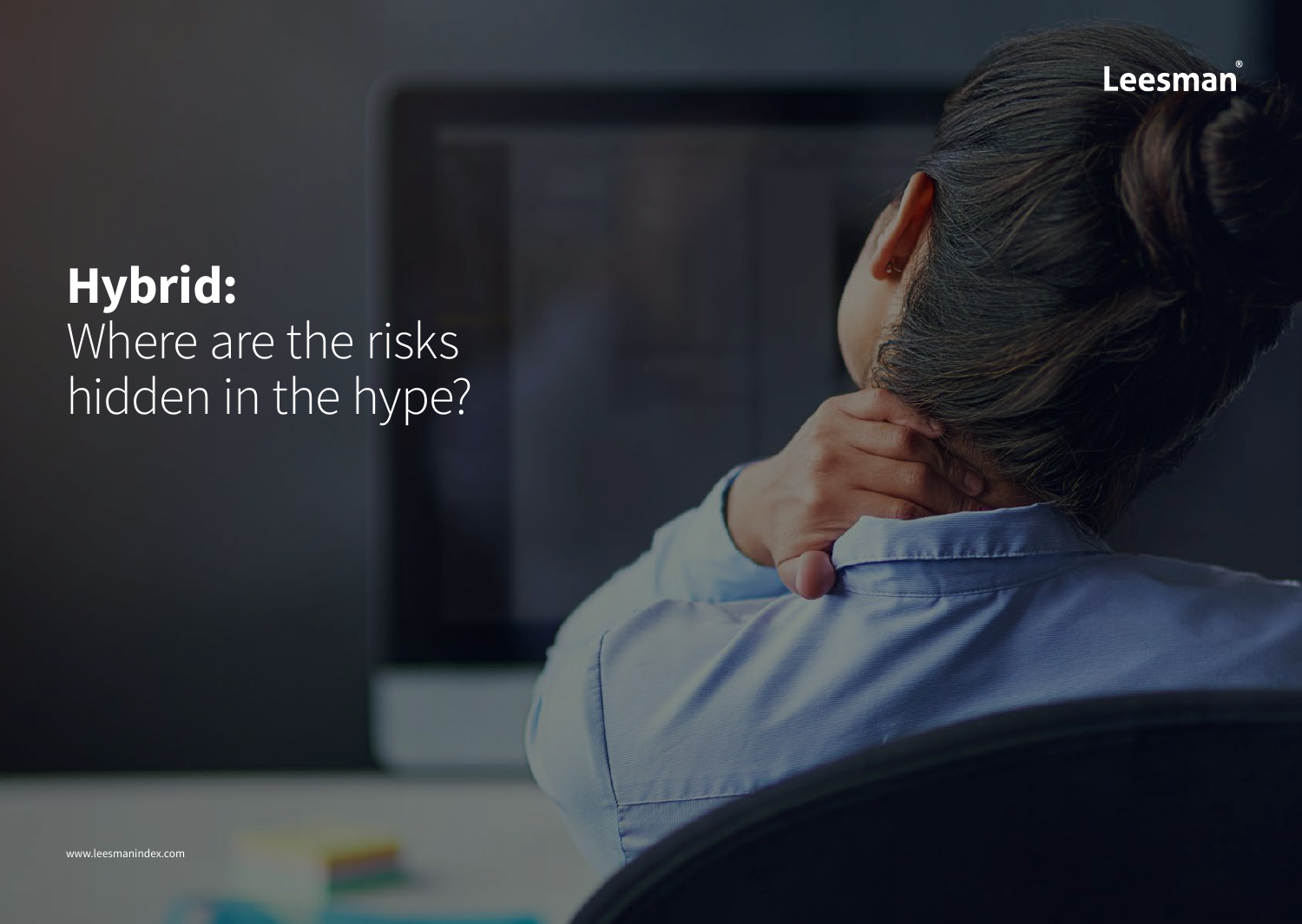## **Foreword**

It's been more than two years since the world of work was turned upside down by the Covid pandemic. This brief but intense period started by exposing the limitations of the average pre-pandemic office and went on to reveal that while full-time remote working may be good for many, it doesn't work for everyone.

Hybrid working now looks like the solution many organisations are seeking to make the most of both worlds. Some voices say it's inevitable. Yet, for organisations with a stronger attachment to pre-pandemic ways of working, it is the silent threat they are dreading. But what does the data say? Are hybrid workers better off than their office-based or remote-based colleagues?

## **Where are the risks hidden in the hype?**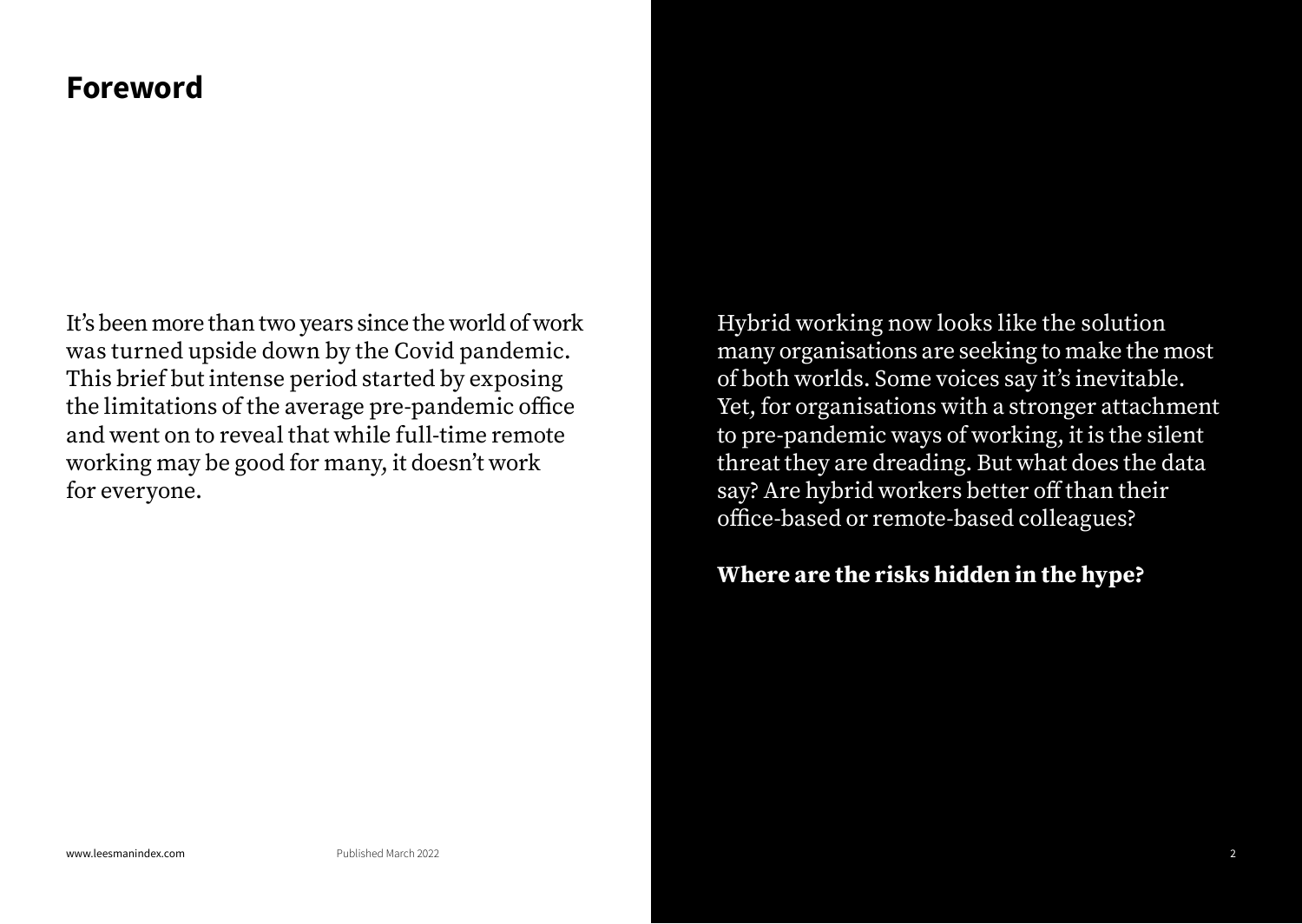Since 2010, we've maintained the largest employee workplace experience database of its kind. By the end of 2021, we had surveyed the office experience of more than 900,000 employees, and measured the home working experience of nearly 280,000 workers. Some of these employees were hybrid workers who used more than one location for work, with office and home the most prevalent. The experience of this latter group is perhaps the most relevant right now.

The insights included in this report are drawn from the 67,000 employees who responded to our surveys in the second half of 2021 – the first time since the pandemic when access to the workplace became possible in many places across the world. While this data was collected while Covid was still present, it provides useful insights into what a hybrid future may look like post-pandemic.

This report addresses some of the burning questions around hybrid working. First, we zoom in on the experience of those we surveyed to understand what hybrid working looked like in the second half of 2021. We then revealed the two sides of hybrid working: the opportunities it provides and the associated risks. Finally, we conclude by reflecting on the future implications for the world of work.

**Dr Peggie Rothe Chief Insights & Research Officer** 

**Dr Madalina Hanc Senior Researcher**





home experience

office experience



respondents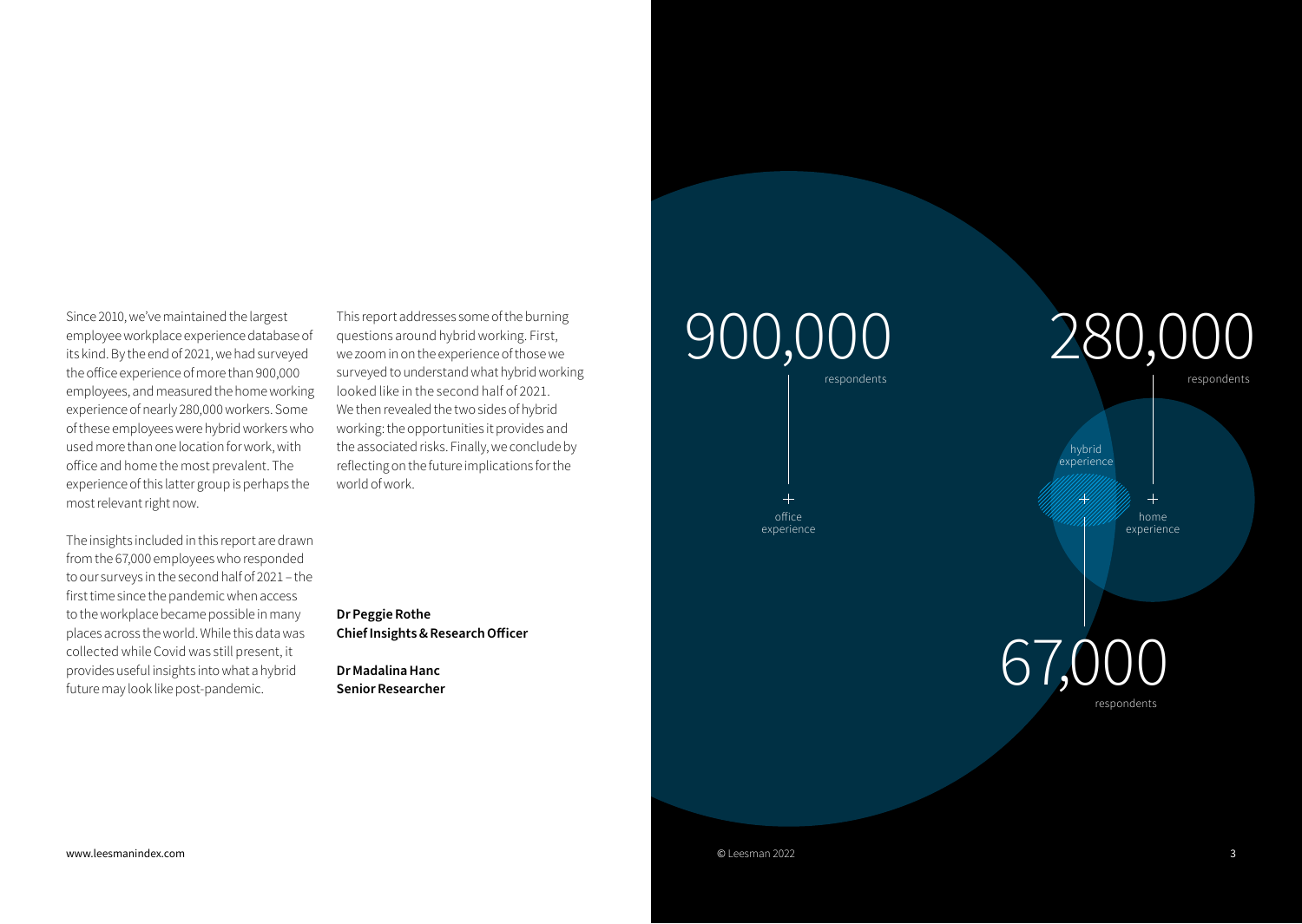## **Hybrid working:**  A recent x-ray

'Hybrid' is the buzzword of the moment. In the world of work and workplace, there is no shortage of opinions on the potential opportunities and threats of hybrid working, but how is it actually working? What does the data say?

The majority of the 67,000 employees we've surveyed in the second half of 2021 were hybrid workers: they used more than one location for work. Many also shared their views on returning to the office, including how often they are likely to work there, what concerns they have, or how trusted they feel to do their job. We've zoomed in on their full hybrid experience and extracted the key lessons to be learned.

60% of the employees we surveyed in Q3-4 2021 worked in a hybrid way. Amongst those who used a single location, home workers were most common (29%), with the remaining 11% working exclusively in their organisation's workplace.







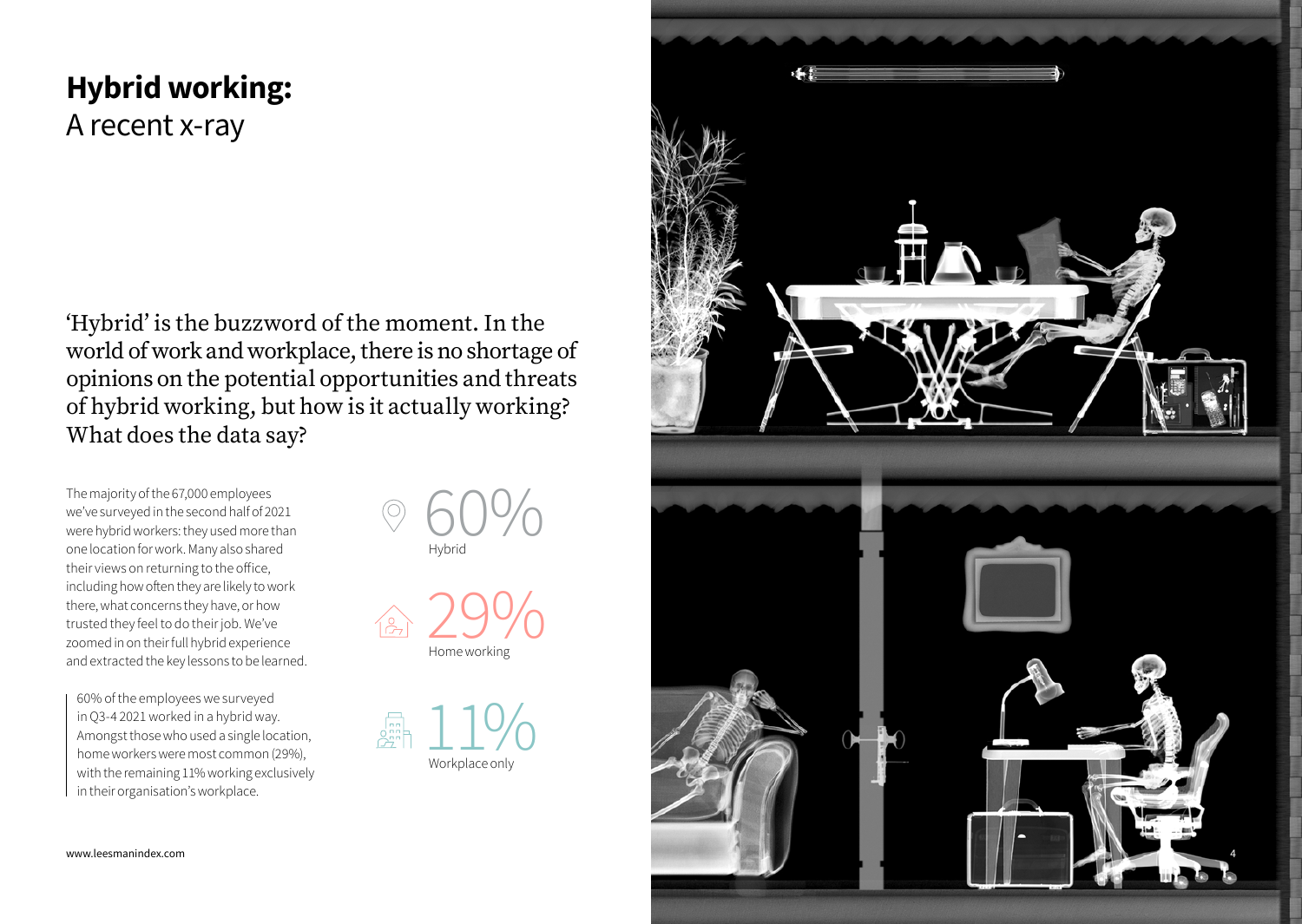## The most likely to work exclusively from home were the younger employees

### Demographic differences

Demographic factors may play a role, but it may not be the expected one. It's been widely speculated in the media that women may be more inclined to continue working remotely (which may affect their career progression), but our data suggests the opposite. Surprisingly, male employees were more likely to work exclusively from home (32%) and less inclined to be fully workplace-based (10%), compared to the female employees we've surveyed (27% and 13%). But this is not the only surprise revealed by our hybrid working scan:

The most likely to work exclusively from home were the younger employees: 45% amongst the under 25s and 33% for the 25-34. In contrast, just 27% of the over 65s were fully home-based, while 23% worked only in the workplace (the highest proportion across age groups). (Figure 1)

The age difference is unexpected, as younger employees are the least likely to have access to adequate work settings in their home, unlike the older age group. Yet, many of the youngest employees would have started their role during a period when home working was the de facto rule, so it may be really what they know best, in contrast to the more senior employees accustomed to a workplace-centric landscape. Moreover, people managers and senior leaders (who generally are more likely to belong to the older age groups) were also the least likely to work fully from home.

### **Figure 1.**

Hybrid and non-hybrid workers by age group



61%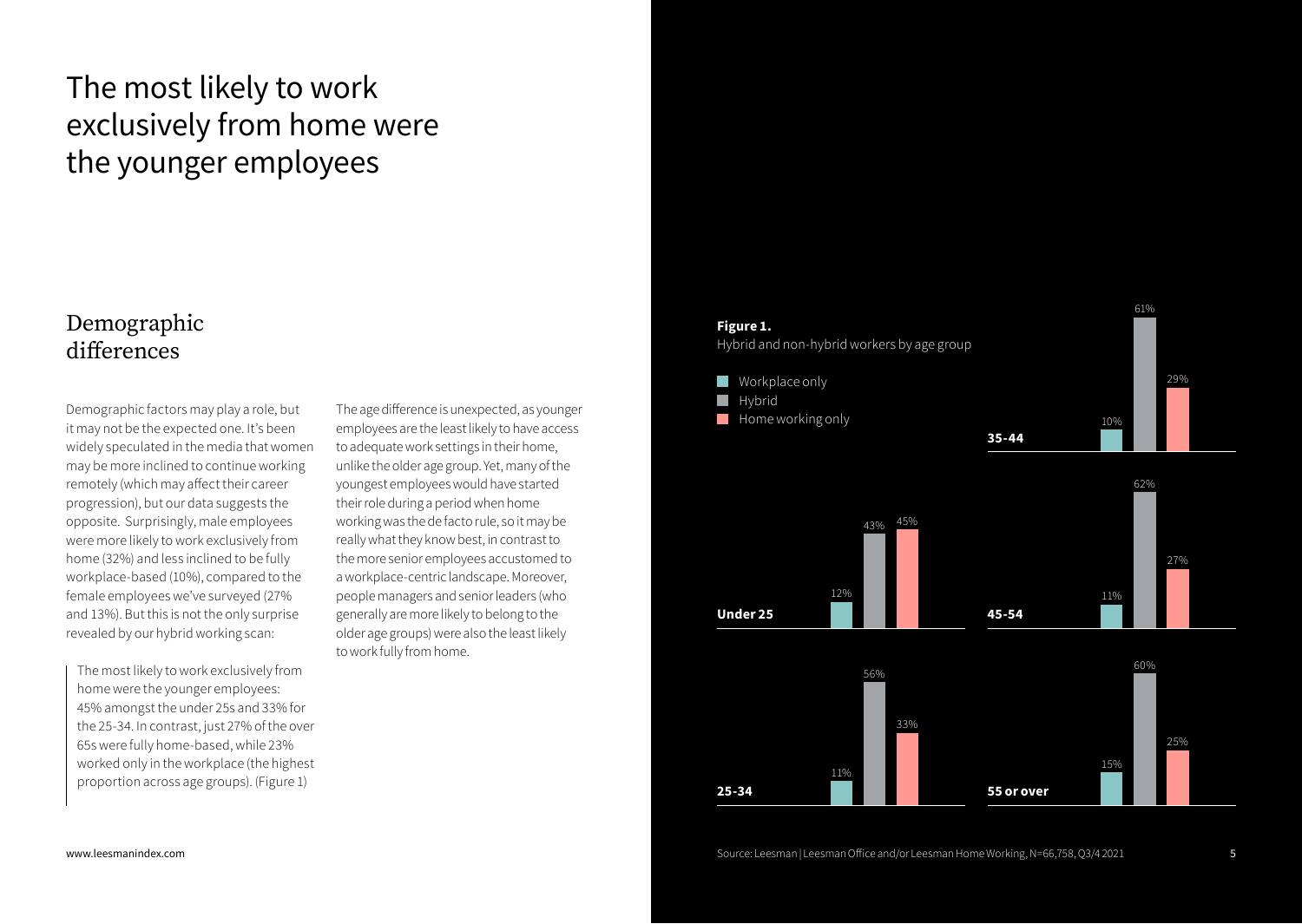## 37% of the respondents said they are likely to use the workplace for less than a day per week

### Workplace occupancy

Amongst the hybrid workers we surveyed, the proportion of time that the workplace was used varied: 38% worked there for up to 25% of their time, while 23% did so for more than 75% of their time. While these results may still be influenced by the different restrictions in place in some parts of the globe, they may anticipate future patterns. Based on recent data from more than 23,000 employees<sup>1</sup>, we know that flexibility is key:

37% of the respondents said they are likely to use the workplace for less than a day per week, while 12% indicated a 5 day per week pattern. However, almost a quarter indicated they don't have a fixed routine (22%).

Even in a post-pandemic world without restrictions, managing how – and how often – workplaces will be used will have to balance organisational priorities, employees' role demands, personal circumstances and choices.

Just over half of the employees who answered a set of questions about return to office<sup>2</sup> said they need access to their workplace on a regular basis (55%). This proportion is higher amongst people managers (64%) than it is amongst individual contributors (50%) but in a hybrid future, role requirements are just one of the many aspects to take into account.

Data collected from the 23,000 employees who told us how often and on which days, they are likely to use the workplace based on their role, circumstances, and preferences, demonstrates the drastic decrease in space need that organisations may have postpandemic. If those responses are used to calculate load estimates as if the group together represented one large organisation, which pre-pandemic had enough space to accommodate all employees working in the workplace, it becomes clear how organisations may be sitting on significant amounts of surplus real estate.

 $1$  Leesman Days in Workplace Module, N=23,120 as

- at 15/02/2022.
- <sup>2</sup> Leesman Return to Office Module, N=8,099, Q3/4 2021.

While workplace load estimates vary from day to day, with Friday and Monday chosen by the fewest employees, and Tuesday to Thursday chosen by the most, both the maximum and expected loads remain far from those pre-pandemic (Figure 2). Here, the maximum load represents the number of users to attend the workplace if every employee who expressed interest for a particular day, or who did not have a fixed routine,

were to be in the office on the same day. The expected load is the most realistic estimation of how many employees may be in on a particular day, based on the frequency and likely weekdays that employees have indicated. If this is true on a larger scale, much of the pre-pandemic workspace will now become very inefficiently used, especially in workplaces that employed a concept that provided an assigned workstation to every employee.

#### **Figure 2.**

Workplace load variation throughout the week





Source: Leesman | Leesman Days in Workplace Module, N=23,120 as at 15/02/2022 6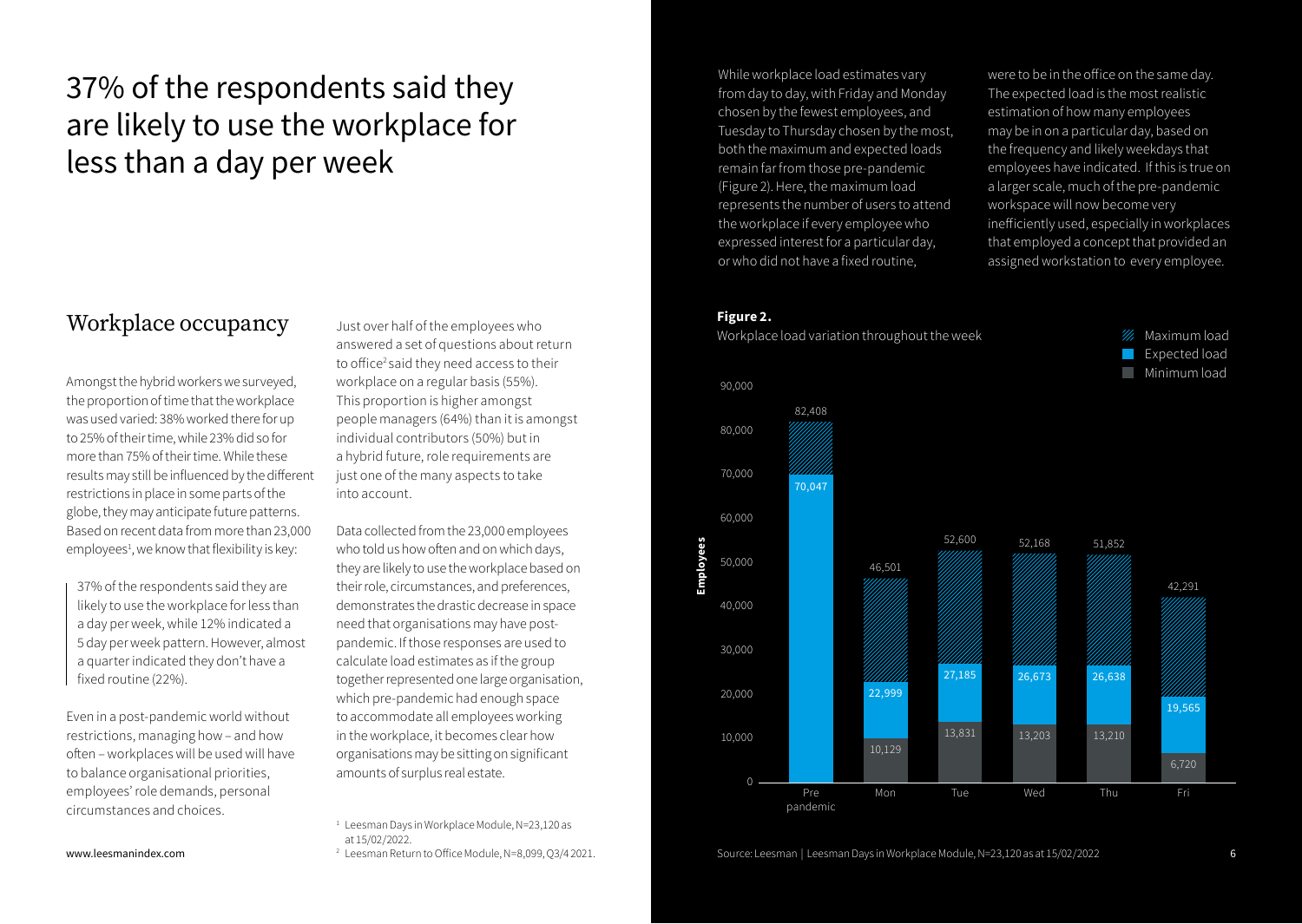## **The hybrid opportunity:**  Optimal experience

The biggest opportunity that hybrid working provides is the chance to optimise employees' experience across the different locations they use for work.

We've looked at the experience of hybrid workers, zoomed in on how well each activity was supported in the office and at home, and calculated the proportion of hybrid employees for whom at least one environment supported the activity ('optimal hybrid'), in order to show how hybrid working is combining the best of both worlds. (Figure 3)

When comparing the hybrid employees' 'optimal' experience to the experience of those who have worked exclusively from home or exclusively in the workplace, the benefit of hybrid becomes even more clear. An immediate outcome of this optimised dynamic is productivity. Knowledge work is generally complex and requires a lot from a single work environment, so using multiple settings – that may each have different pros and cons – may be beneficial overall.

97% of the hybrid employees agreed that at least one of the two environments they used enables them to work productively. This is more than the proportion measured across employees who worked exclusively from home (91%) or only in the workplace (71%).

### **Figure 3.**

Hybrid workers' activity support: Home, Office and Optimal

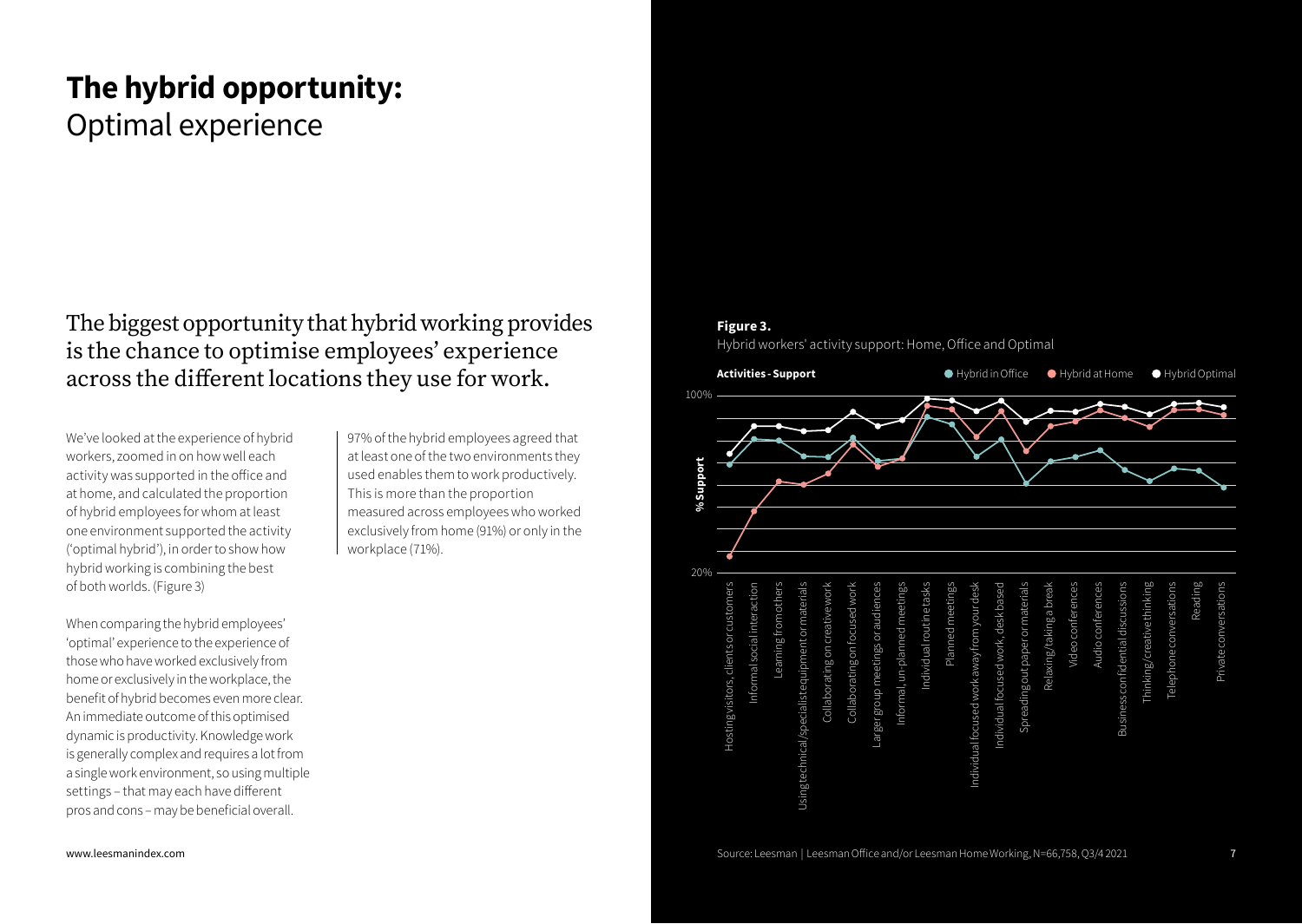93% of the hybrid employees stated that at least one of the environments they used supports them when collaborating on focused work.

### **Figure 4.**

Collaboration and connection for hybrid and non hybrid workers

## )<br>6. - 2

### **Collaborating on focused work**

| Workplace only    | 84% |
|-------------------|-----|
| Hybrid optimal    | 93% |
| Home working only | 89% |



#### **Collaborating on creative work**

| Workplace only    | 76% |
|-------------------|-----|
| Hybrid optimal    | 85% |
| Home working only | 78% |



#### **Informal social interaction**

| Workplace only    | 81% |  |
|-------------------|-----|--|
| Hybrid optimal    | 86% |  |
| Home working only | 54% |  |

8

www.leesmanindex.com

the same pattern. (Figure 4)

single-location solution.

93% of the hybrid employees stated that at least one of the environments they used supports them when collaborating on focused work. Across non-hybrid workers, the proportions are 89% and 84% (home working only, workplace only). Collaboration on creative work and informal social interaction follow

Maintaining social connection and supporting the collective dimensions of work have been under serious threat since the start of the pandemic, when organisational dynamics based on physical proximity were suspended and replaced with remote practices. Now that the return to pre-pandemic habits seems possible, a full-time office scenario may be seen by some organisations as the only solution able to repair the damage done. Yet our exploration of recent hybrid working experience has revealed that when it comes to the social dimensions of work, a maximised hybrid scenario can provide better outcomes than a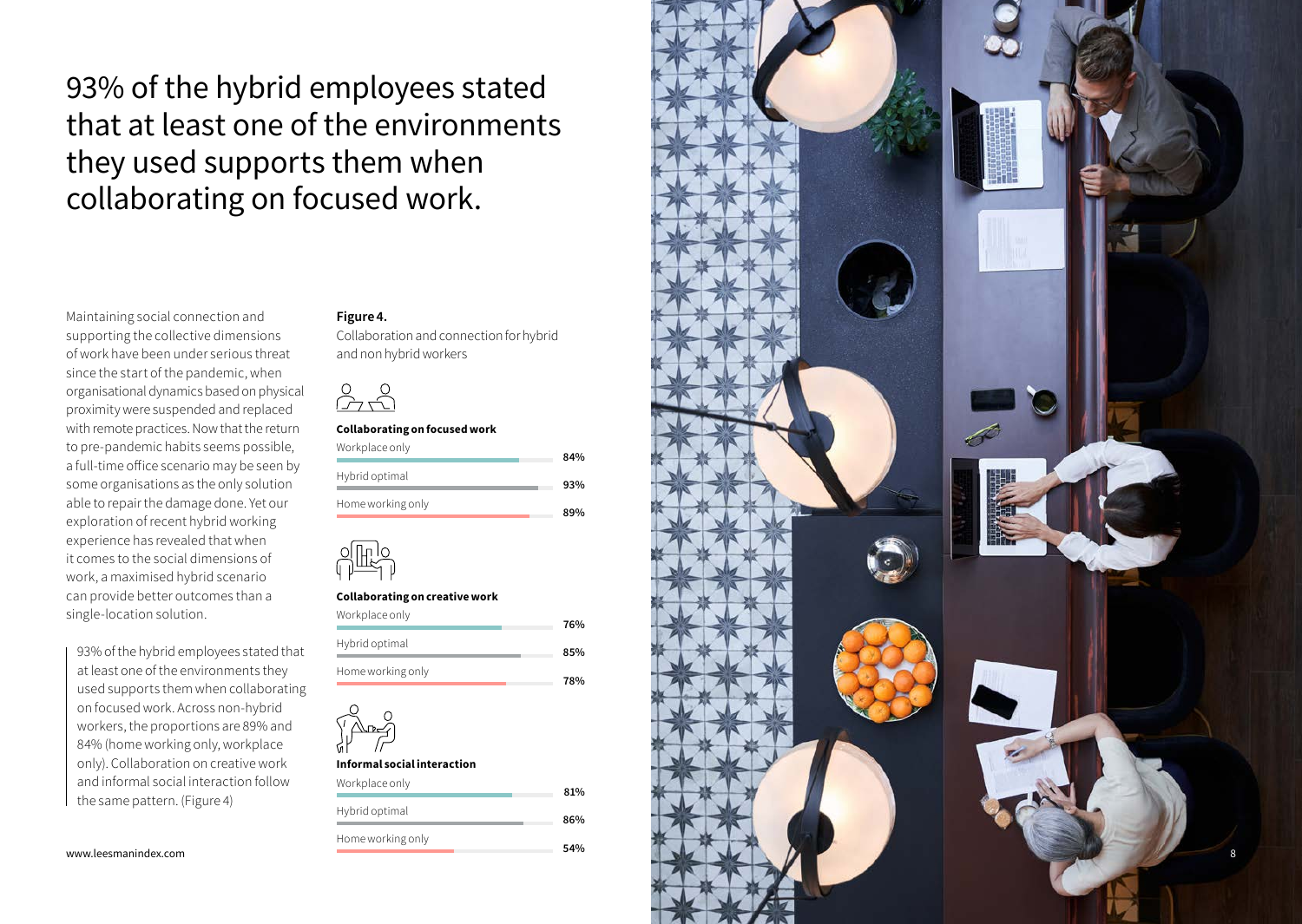## **The hybrid risks**

Hybrid working has the potential of delivering an optimal experience across a variety of work environments, but nonetheless, not every hybrid experience will be optimal. The success of hybrid working depends largely on how well a few key risk factors are managed.

### Trust

Hybrid working can't work without trust. Trust was granted at the start of the pandemic when employees were sent home to work, out of sight of the perhaps in some cases the watchful eye of their manager. As we all know by now, it turned out that work did not stop or slow down, and most worries about a stagnation in employee effort were unfounded.

This trust will need to continue as we're finding our way in a new hybrid reality, and our data suggests that trust is in fact currently not one of the biggest challenges.

89% of our respondents currently perceive that their employer trusts them to do their work regardless of when they work, and an even larger proportion at 93%, say that their employer trusts them to do their job regardless of where they work. In a world where employees are by now used this high degree of trust, the biggest risks are perhaps for organisations who intend to impose a mandate on office use (or remote working). Such decisions could potentially impact on talent attraction and retention.

89% of our respondents currently perceive that their employer trusts them to do their work regardless of when they work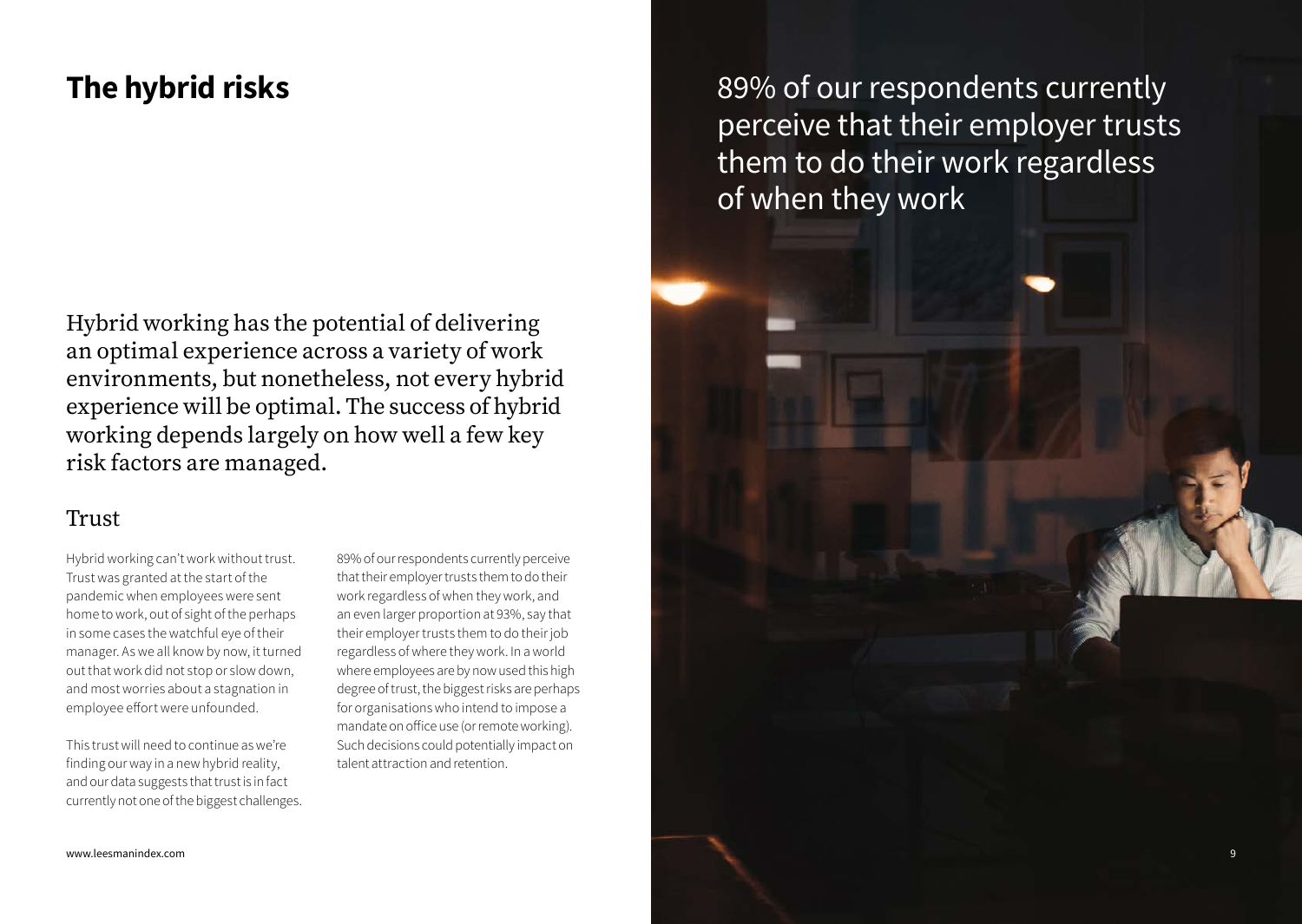### Technology

Hybrid working can only work if the necessary technology infrastructure is in place to support the flow of work across different locations and, possibly, time zones. Also here, our data suggests that technology may not currently be one of the biggest barriers, as 93% of employees say that they have the software applications/programs they need to work from home, and 87% are satisfied with remote access to files and networks.

Where technology may become a risk is in how well pre-pandemic workplaces will be able to support work patterns developed throughout the pandemic. For example, video conferences have become more prevalent at home: at the end of 2021, 53% of the home workers found them important, compared to the 37% of office workers who did so by the end of 2019. Yet the average workplace doesn't support this activity as well as the average home (67% vs 90% as at Q4/2021).

### Health concerns

In the context of a still ongoing pandemic, the decision to work in a hybrid way may be at least in part determined by health concerns about physical proximity to other people. Based on data from more than 8,000 employees<sup>3</sup>, we found that:

7% have health concerns about working in the workplace, 10% are concerned about their commute and 24% have health concerns related to both. The remaining 59% report no health concerns with regards to these two aspects.

Perhaps unsurprisingly, these concerns vary according to hybrid workstyle.

Hybrid workers include the largest proportion of people with no health concerns (62%), and the smallest proportion with both workplace and commute concerns (21%). For non-hybrid, home-based employees, these proportions were 52%, and 30%. (Figure 5)

Our findings suggest that the 'post-

Hybrid workers include the largest

proportion of people with no health

pandemic' future is not here yet: health concerns are still on people's minds, and for as long as they remain there, they may play an important role in where employees choose to spend their work time.

concerns (62%)

### **Figure 5.**

Health and safety concerns for hybrid and non-hybrid workers

- No health and safety concerns **Workplace concerns** U) Workplace and commute concerns
- **Commute concerns**

#### Hybrid working

| 62%               | 6%  | 21% | 11% |
|-------------------|-----|-----|-----|
| Workplace only    |     |     |     |
|                   |     |     |     |
| 57%               | 7%  | 26% | 9%  |
| Home working only |     |     |     |
|                   |     |     |     |
| 52%               | 11% | 30% | 7%  |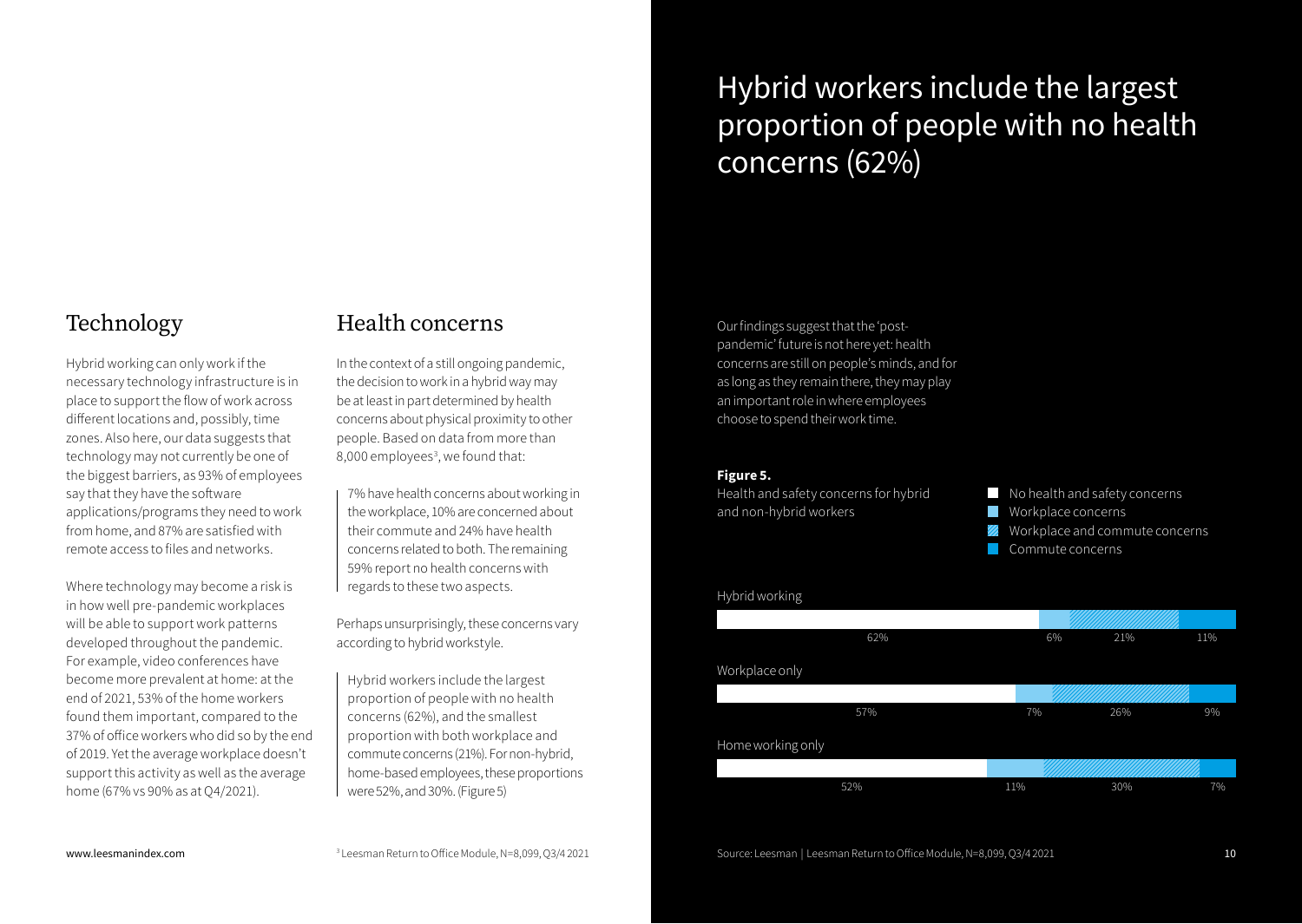### Commute

Before Covid-19, the commute was a widely accepted component of working life for most people. The pandemic is likely to have changed that. In a hybrid future, the commute may be one of the key factors determining an employee's likelihood of going into the workplace.

Our data shows that currently 41% of those who answered a set of questions about their journey to workplace<sup>4</sup> are dissatisfied with their commute, and the duration of the commute seems to be a key dealbreaker. On a smaller sample of employees, we also noted that commute length is associated with how likely employees are to adopt a hybrid workstyle.

Those with the longest commute (over 1 hour) included the largest proportion of employees likely to use the workplace rarely or not at all (45% said 0-1 days per week). In contrast, those with the shortest commute (15 minutes or less) includes the largest proportion of employees likely to use the workplace full-time (35% indicated 4-5 days). (Figure 6)

Those whose commute is longer than an hour may be missing out on the full hybrid experience, by not making much use of the workplace component, although they may be in need of it. Granting these employees access to office spaces located closer to their homes could be a good solution, albeit only a partial one: the sense of community created by working together with colleagues would still be missing.

#### **Figure 5.**

Length of commute and likelihood of using the workplace.



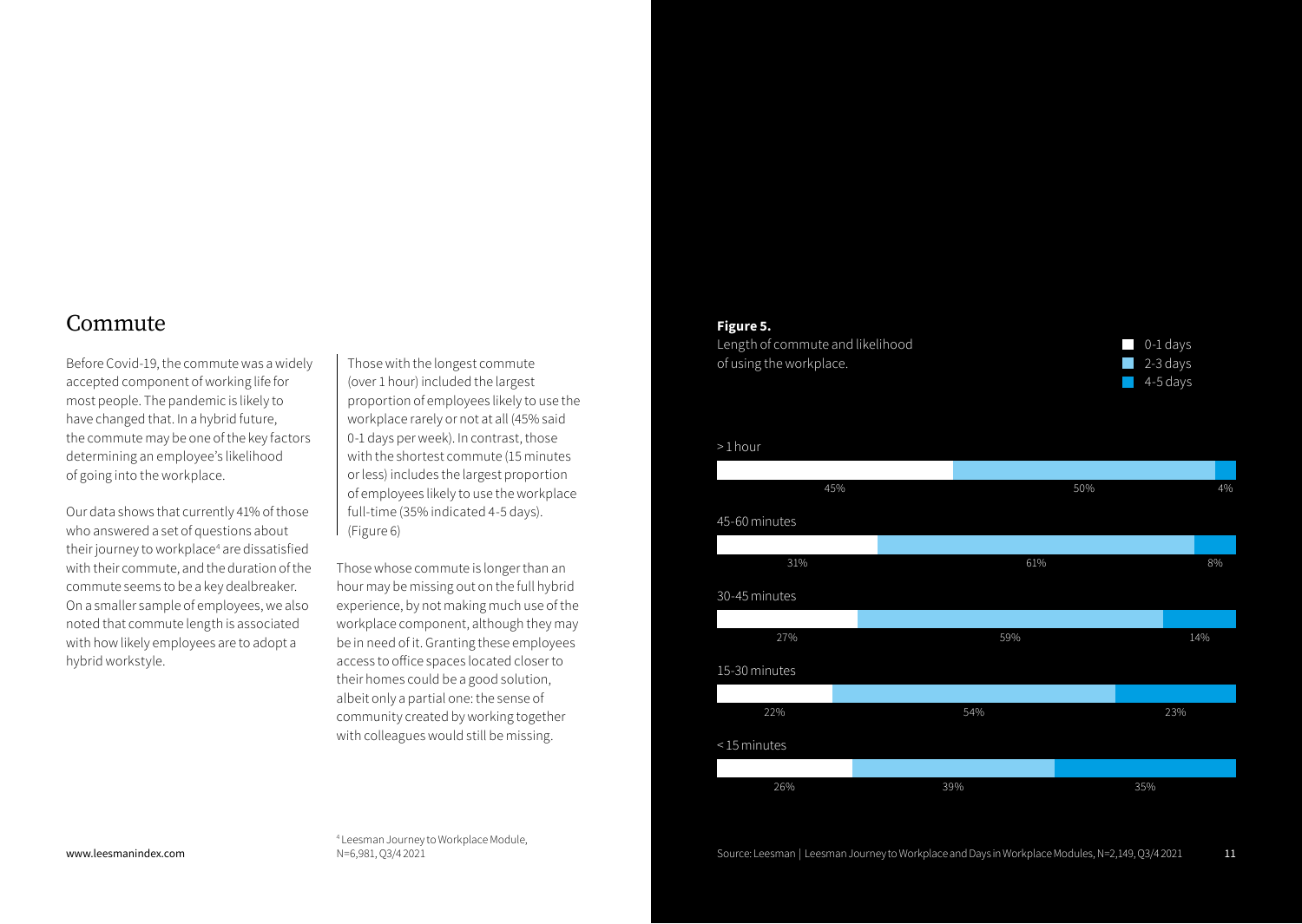## **Key considerations**

Our scan of recent hybrid working experience revealed that it can provide a good solution moving forward although it is not free of risks.

The key benefit of hybrid working is that it can optimise employees' experience across multiple work locations, making the most of each. The main risk, however, is that pre-pandemic mentalities, infrastructure, and routines do not, or will not, match the new habits developed during the pandemic.

Hybrid working will likely look, feel, and operate very differently to the workplacecentric model that some may be used to. For one, the office workplace may not be the default location of work anymore, but instead, become a destination that people actively choose. It follows that some may choose to avoid it.

### **1. Some demographic groups are wary of the office**

Younger employees and new-starters are the most likely to work fully remote and least likely to work in a hybrid way. This is worrying because they generally have a poorer experience at home due to their limited access to adequate work settings. If this is not addressed, they may be missing out on the full benefits that hybrid working can offer, feel isolated and overlooked. Having an entire demographic group absent also means a less diverse workplace.

**2. Trust matters greatly but must be maintained**

Feeling trusted to work away from the workplace is the fuel of any hybrid future. This trust was granted at the start of the pandemic - it had to be, since home working was mandated by many governments across the world - and our data shows that for 9 in 10 employees it still is.

However, as restrictions to use and travel to the workplace are being phased out, most organisations now have a choice in whether they mandate where employees work. Those who do may risk talent attraction & retention problems, especially within demographic groups reluctant to commit to the office.

### **3. Commuting cannot be ignored anymore**

Before the pandemic, commuting used to be part of the 'normal' work-life balancing act of most employees. This perspective may have changed since. Commute satisfaction may now be one of the crucial factors in determining likelihood of using the 'main' workplace, especially if the office is located more than an hour away from home. Granting employees access to 'third spaces' located within a reasonable commuting distance may be a good option for many organisations seeking to retain talent.

### **4. Health concerns are still on people's minds**

Preparing for a post-pandemic future is what most organisations are (or should be) doing, but unfortunately, we're not fully over the Covid-19 episode yet. Health concerns about using the workplace or the commute are still very present in people's everyday lives and play a crucial role in how 'hybrid' they are likely to work. Until these concerns are understood and addressed by organisations, workplaces will not be anywhere near pre-pandemic occupancy levels.

The key benefit of hybrid working is that it can optimise employees' experience across multiple work locations, making the most of each

### **5. Surplus real estate is a real risk**

Employees' presence in the workplace is no longer a given: it will likely be the result of an equation balancing role-related requirements, commuting distance, health concerns and other factors. This will potentially leave many workplaces underutilised. Moreover, the number of people likely to use the workplace will fluctuate throughout the week, with potentially nearempty Mondays and overcrowded Wednesdays. How to manage this surplus real estate, how much to cut, and how much to keep and improve – all of this will have to be thought through properly by each organisation, and decisions may be different from one workplace to the other.